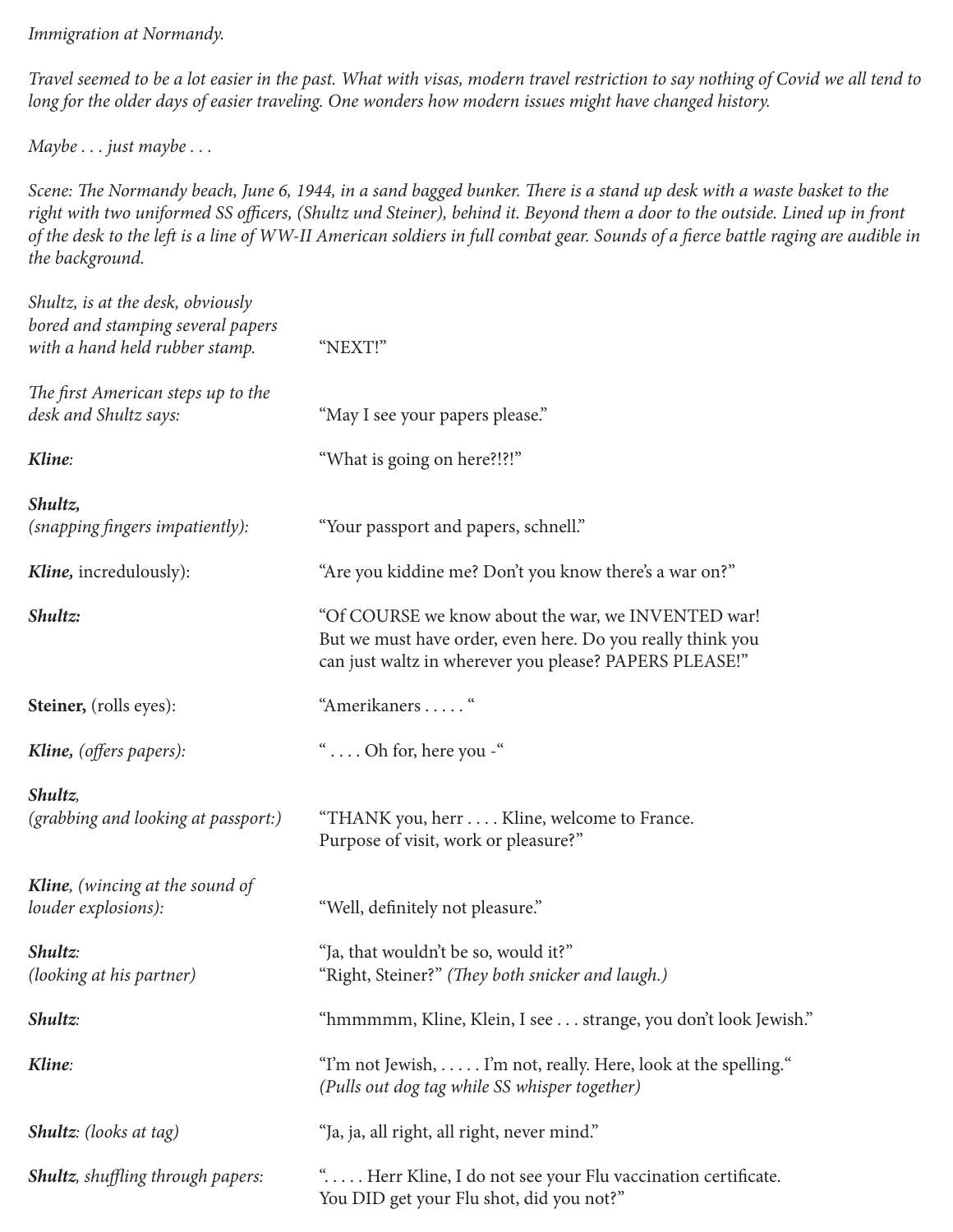| Kline:                                                                                                                                         | "Yeah, I got all my shots, it should be there."                                                                                                                        |
|------------------------------------------------------------------------------------------------------------------------------------------------|------------------------------------------------------------------------------------------------------------------------------------------------------------------------|
| Shultz:                                                                                                                                        | "No, no I do not see it here"                                                                                                                                          |
| Kline:                                                                                                                                         | What difference does this make, I'm not here on vacation !"                                                                                                            |
| Shultz:                                                                                                                                        | "Surely you do not want to endanger poor, honest government employees just<br>doing their duty here at immigration do you?"                                            |
| (Kine says nothing)                                                                                                                            |                                                                                                                                                                        |
| Shultz:                                                                                                                                        | And what will you say to the nice French mama who's baby you give a<br>nasty case of the Flu to, eh?"                                                                  |
| Kline, (fumbles in his pockets):                                                                                                               | "Oh wait, here it is." (pulls paper from his breast pocket.)                                                                                                           |
| <b>Shultz,</b> (snatches the paper irritably<br>and reads it):                                                                                 | "DANKE! Ja ja, (Checks it and looks through papers again) well, all seems<br>in order with your papers und health certificates.<br>Now, have you anything to declare?" |
| Kline:                                                                                                                                         | "Declare?"                                                                                                                                                             |
| Shultz:                                                                                                                                        | "Ja, declare DECLARE."                                                                                                                                                 |
| <b>Shultz,</b> (leans forward and speaks<br>slowly as if explaining to an<br>8 year old child):                                                | "Did, you, purchase, anything, in England, you are, bringing, into, France?"                                                                                           |
| Kline:                                                                                                                                         | "Oh, some cheese -"                                                                                                                                                    |
| SS:                                                                                                                                            | "CHEESE!?!?" (Both SS stiffen)                                                                                                                                         |
| Shultz:<br>(His partner steps forward and<br>holds out his hand with a sterner<br>expression on his face)                                      | "STEINER!"                                                                                                                                                             |
| Kline:                                                                                                                                         | "Wha-"                                                                                                                                                                 |
| Shultz:                                                                                                                                        | You think to bring CHEESE, into FRANCE?"<br>(Leans forward) "This IS France, it is CHEESE country, you know?"                                                          |
| Kline looks from one to another,<br>sighs, and pulls a small paper<br>wrapped item from his pocket and<br>hands it to Steiner) All relax a bit |                                                                                                                                                                        |
| Shultz:                                                                                                                                        | "Anything ELSE?"                                                                                                                                                       |
| Kline:                                                                                                                                         | "A bottle of wine."                                                                                                                                                    |
|                                                                                                                                                |                                                                                                                                                                        |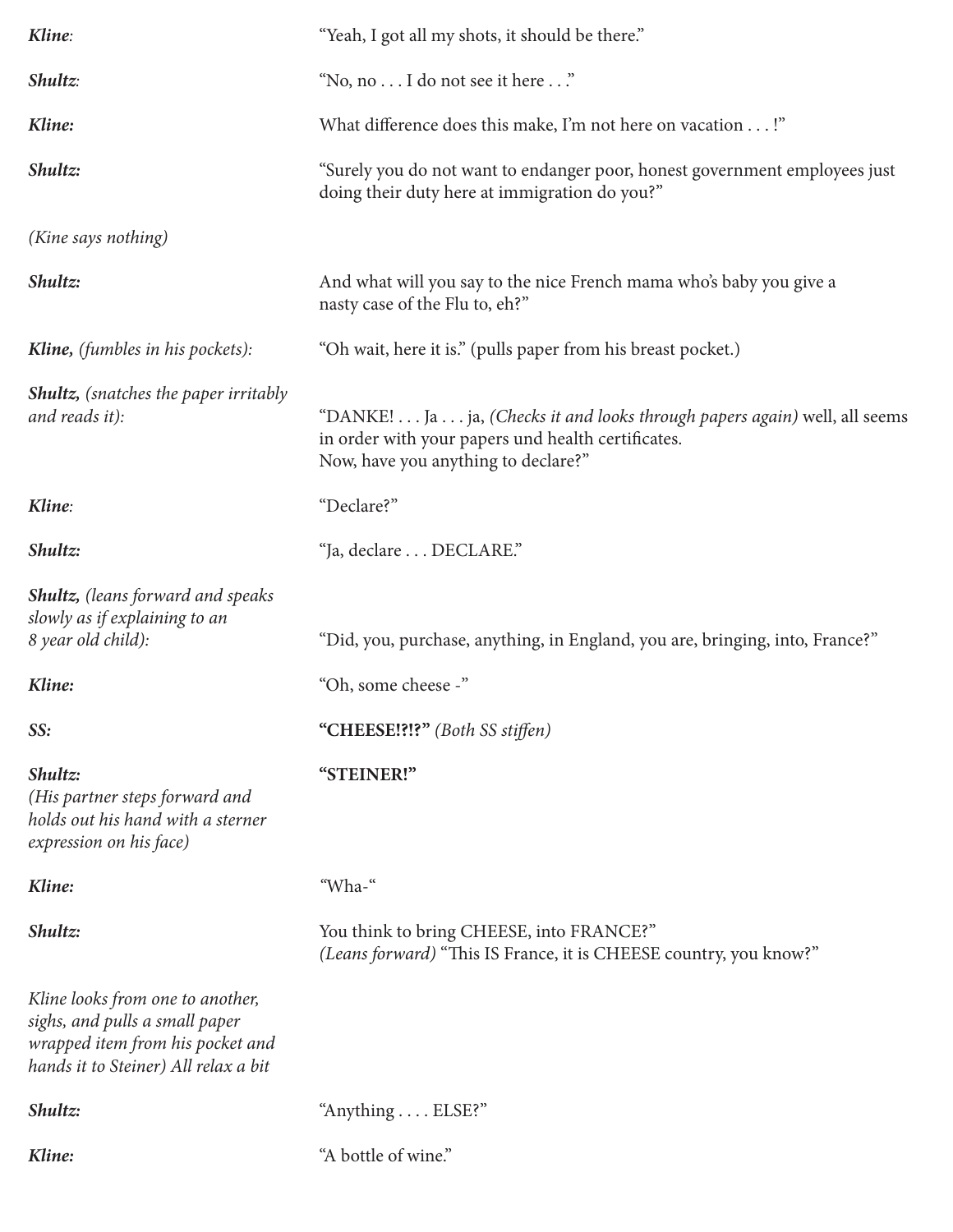## *SS:* **"WHAT?!?***!*

| (Kline pulls a bottle out of his pack)<br>and repeats the hand over)                                                                                                                                                                                                                                                                                                                   |                                                                           |
|----------------------------------------------------------------------------------------------------------------------------------------------------------------------------------------------------------------------------------------------------------------------------------------------------------------------------------------------------------------------------------------|---------------------------------------------------------------------------|
| <b>Shultz,</b> (leaning forward:)                                                                                                                                                                                                                                                                                                                                                      | "and $\ldots$ ?"                                                          |
| Kline:                                                                                                                                                                                                                                                                                                                                                                                 | "A beer."                                                                 |
| Shultz:                                                                                                                                                                                                                                                                                                                                                                                | "A beer? You brought a BEER? What's the matter, don't you like our beer?" |
| (Kline sighs, turns around and<br>points to his pack. Steiner opens<br>it, rummages around and<br>triumphantly pulls out an<br>English lager. Both Germans look<br>at the label and roll their eyes.)                                                                                                                                                                                  |                                                                           |
| Steiner,                                                                                                                                                                                                                                                                                                                                                                               | "Mine Gott."                                                              |
| Shultz:                                                                                                                                                                                                                                                                                                                                                                                | "Will that be all?"                                                       |
| Kline:                                                                                                                                                                                                                                                                                                                                                                                 | "I bought this good luck ring."                                           |
| (Shultz, disgustedly reaches under<br>the desktop and pulls out a book<br>and slams it on the desk top. He<br>pages through it finds the right entry,<br>inspects the ring, does a few<br>calculations on paper and looks up at<br>Kline and says:<br>(Kline, resigned, pulls some cash<br>out of his pockets, the two<br>Germans paw though the<br>currency and take out sufficient.) | "THAT WILL BE TWO MARKS IMPORT DUTY, BITTE!"                              |
| Shultz:                                                                                                                                                                                                                                                                                                                                                                                | "ANYthing else?"                                                          |
| Kline:                                                                                                                                                                                                                                                                                                                                                                                 | "No. really, that's all."                                                 |
| <b>Shultz</b> (Straightens up, quickly<br>stamps three papers, hands the lot<br>back to Kline and says,):                                                                                                                                                                                                                                                                              | "Very well, welcome to France we hope you enjoy your visit NEXT!"         |
| Kline, (hesitating)                                                                                                                                                                                                                                                                                                                                                                    | "But-"                                                                    |
| Shultz:                                                                                                                                                                                                                                                                                                                                                                                | "NEXT!"                                                                   |
| Kline: (Shoves his papers into his pocket,<br>hefts his rifle, squares his helmet<br>and stomps to the exit and screams):                                                                                                                                                                                                                                                              | "MAZZEL TOV, ASSHOLES !!!"                                                |